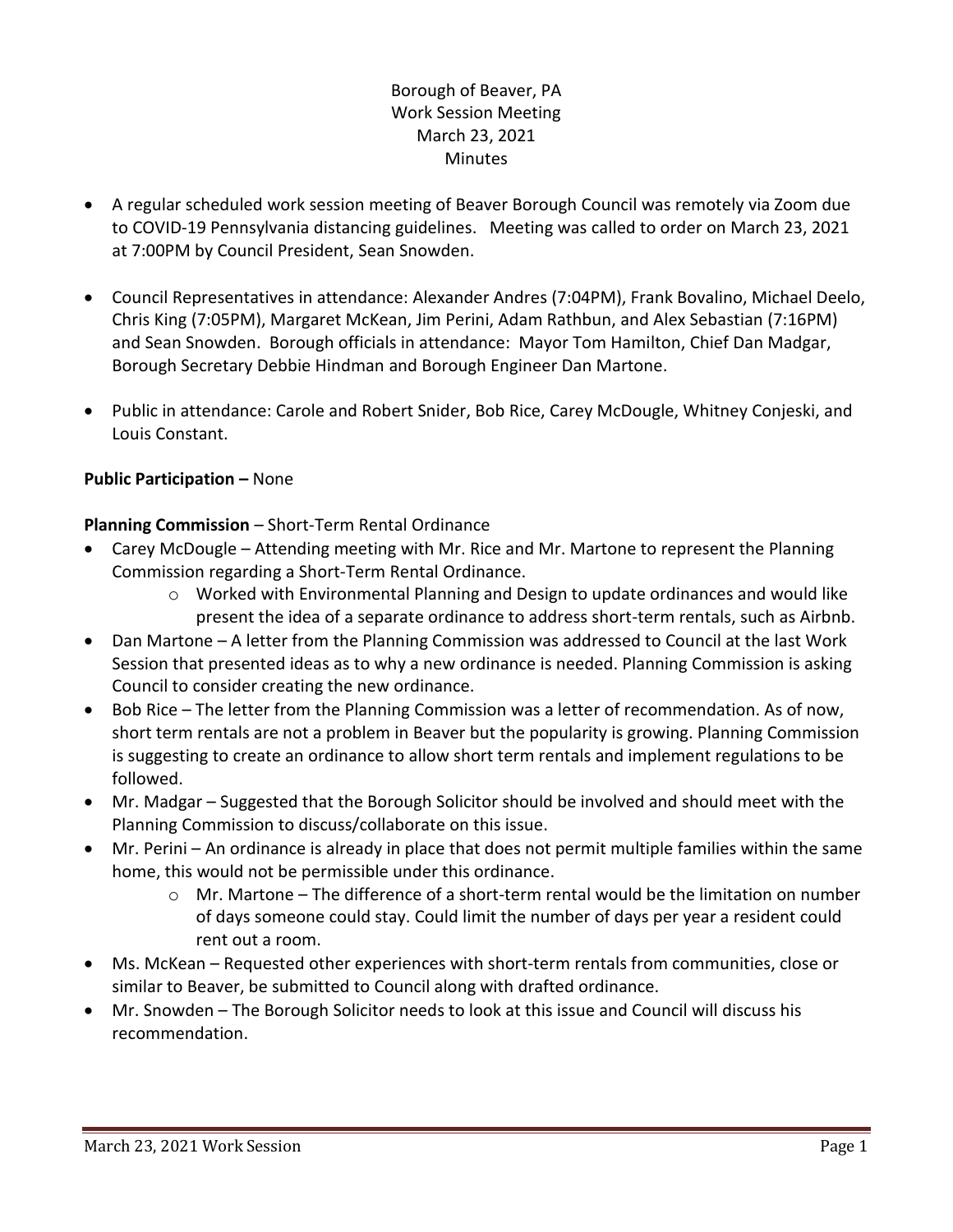**HARB** – Draft Comprehensive Historic Preservation Plan (HPP)

- Mr. Rice The HPP was funded by Shell and administered through the state (by the Borough's request). It is now in its final draft form. Typically, there is a public information and input session, would like to post documents to the Borough website for easy access to residents to view and provide feedback.
	- o Developing a plan to get the word out to different organizations. Planning to speak at a Beaver Area Heritage Foundation meeting to discuss the draft documents and has already started discussions with Planning Commission members as of last month. Asked Council what would be the best way to discuss the HPP draft with them, either one on one or a virtual presentation to all members at once?
		- Mr. Snowden agreed to Mr. Rice reaching out to Council Members individually to discuss the HPP draft and to post the documents on the Borough website.

# **Reports**

**President's Report –** Reported by Mr. Snowden

- Emphasized that the Borough has not canceled any events within Beaver. Any events that have been canceled are not run by Beaver Borough.
- As of now, no 5K's have been requested to be held in Beaver.

## **Manager's Report –** Reported by Chief Madgar

- The Borough has received 31 total responses regarding the virtual pool presentation since January 30, 2021.
- Pool equipment is taking too long to post on Municibid due to the volume of items. After discussions with the Borough Solicitor, pool equipment will be listed for bid on Hostetter Auctions (online auction) to speed up the process of selling the items.
	- o Mr. Bovalino Asked if there is an additional fee to sell items this way?
		- Mr. Madgar There will be a fee of \$800 to advertise, additional fees will be determined by the volume of items. A more precise amount can be reported to Council at the next meeting.
- Upcoming motions to Council:
	- $\circ$  BOOM Fireworks sponsorship \$1,250 (event scheduled for June 26<sup>th</sup>)
	- o Agreement with Zayo Group regarding fiber optics being installed within public right-of-way
	- o Renewal of Auditor Contracts (3-year contract) for Borough audit and Tax Collector audit
		- Mr. Mr. Bovalino Asked if auditing services need to be put out to bid?
		- $\blacksquare$  Mr. Madgar No, they qualify as a professional service.
- Reminder that Council should have all information prior to voting sessions. Would like to have a section in Work Sessions to discuss upcoming motions.
	- o Mr. Snowden Information on upcoming motions should be in Council Committee reports before the motion is made. This is so discussions can be made during Work Sessions.
- Had a virtual meeting with Ms. Hindman, Mark Peluso of Downtown Properties, and his staff to discuss the data they have collected. Mr. Peluso is going to start collecting data on second floor businesses at no charge to the Borough. Will continue to keep council updated on progress.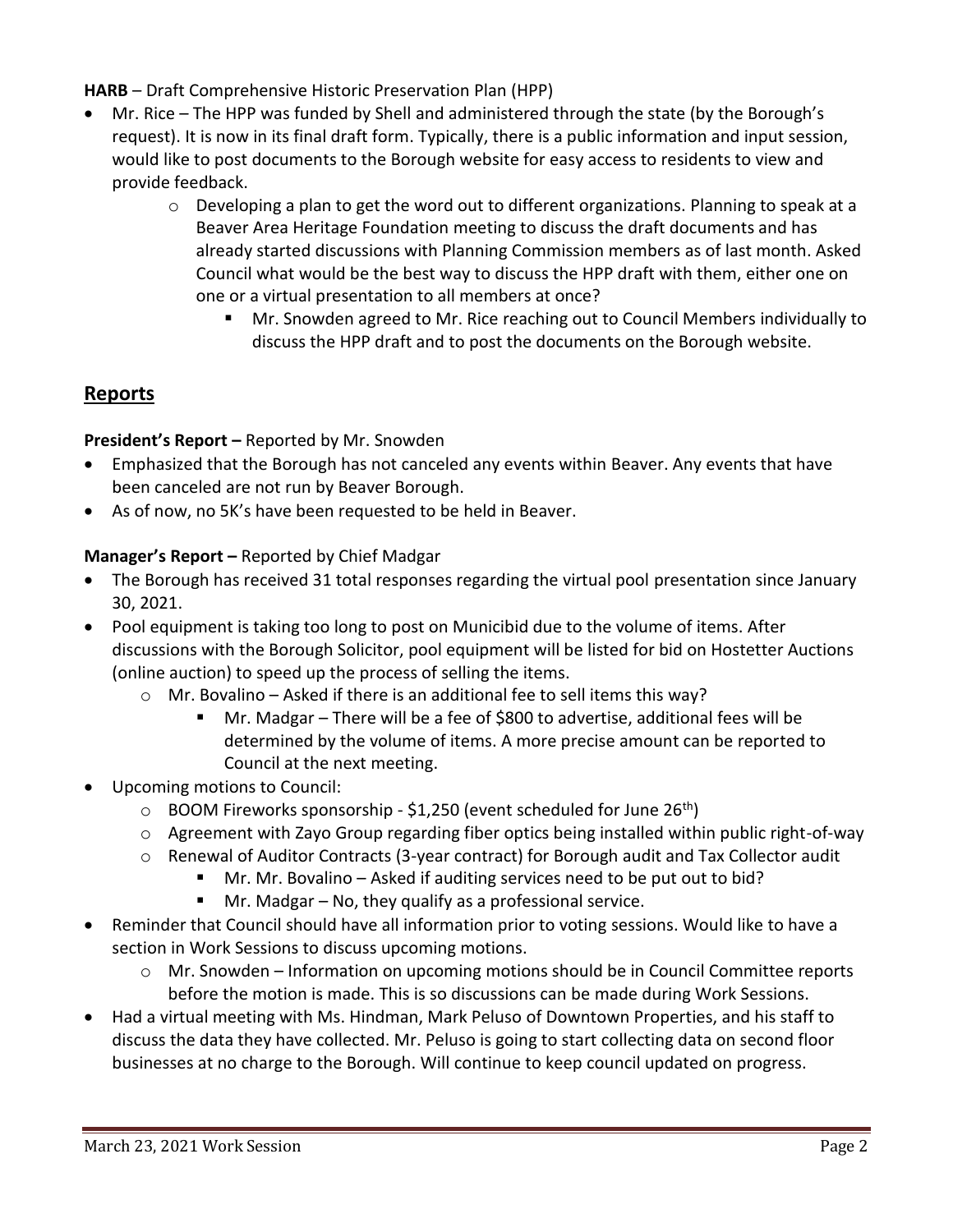## **Mayor Hamilton** – No report

## **Police Chief Madgar** –

Servers for body cameras are being installed and training is scheduled to be held in April.

## **Fire Department –** Reported by Mr. Perini

- Responded to a major fire in town last week everyone got out of the home safely. Beaver Police and fire departments from other communities assisted with the response.
- Ms. McKean Fire extinguishers should be required in rental properties.
	- $\circ$  Mayor Hamilton The Borough rental inspector checks for fire extinguishers and smoke detectors when inspecting rental properties.
	- $\circ$  Ms. McKean Would like to make it a requirement in the future, if not already.
- Mr. Snowden Complimented and thanked the Fire Department and Police Department for their dedication to the community.

#### **Emergency Management Coordinator - No report**

#### **Engineer –** Reported by Mr. Martone

- Youngblood Paving is working on professional patches and trench repairs for the gas line replacement project.
- Meeting with Team Fischel along with Rick Sprecker to walk through 4<sup>th</sup> Street to discuss its upcoming construction. Handicapped ramps will be installed immediately.

# **Council Committee Reports**

#### **Shaw Park/Pool –** Reported by Mr. Andres

- A motion to expand the Pool Committee will be put to a vote at the April Council Meeting. A draft of the wording was distributed to Council members to review.
	- $\circ$  The motion proposes: an increase to the number of Pool Committee members from three to no more than nine, members can be from outside the municipality, to act as an advisory committee to Council, and a term expiration of January 1, 2026.
- The Borough is not able to finance a new pool on its own. Expanding the Shaw Park/Pool Committee may bring outside financing and new ideas.
- Mr. Bovalino Lowe's is offering financial help toward community projects and is filling out the paperwork to apply. If the motion passes to increase the number of members on the Pool Committee, a mechanism to accept donations should be established. Also, suggested developing a GoFundMe to accept smaller donations.
- Mr. Snowden The drafted motion should be discussed with the Borough Solicitor.
- Ms. McKean Beaver tax payers should have priority to join the Pool Committee.
- Mr. Perini Suggested not limiting the committee to only the pool and consider it as a Recreation Committee. Smaller recreational options could then be considered instead of a pool, such as a splash pad.